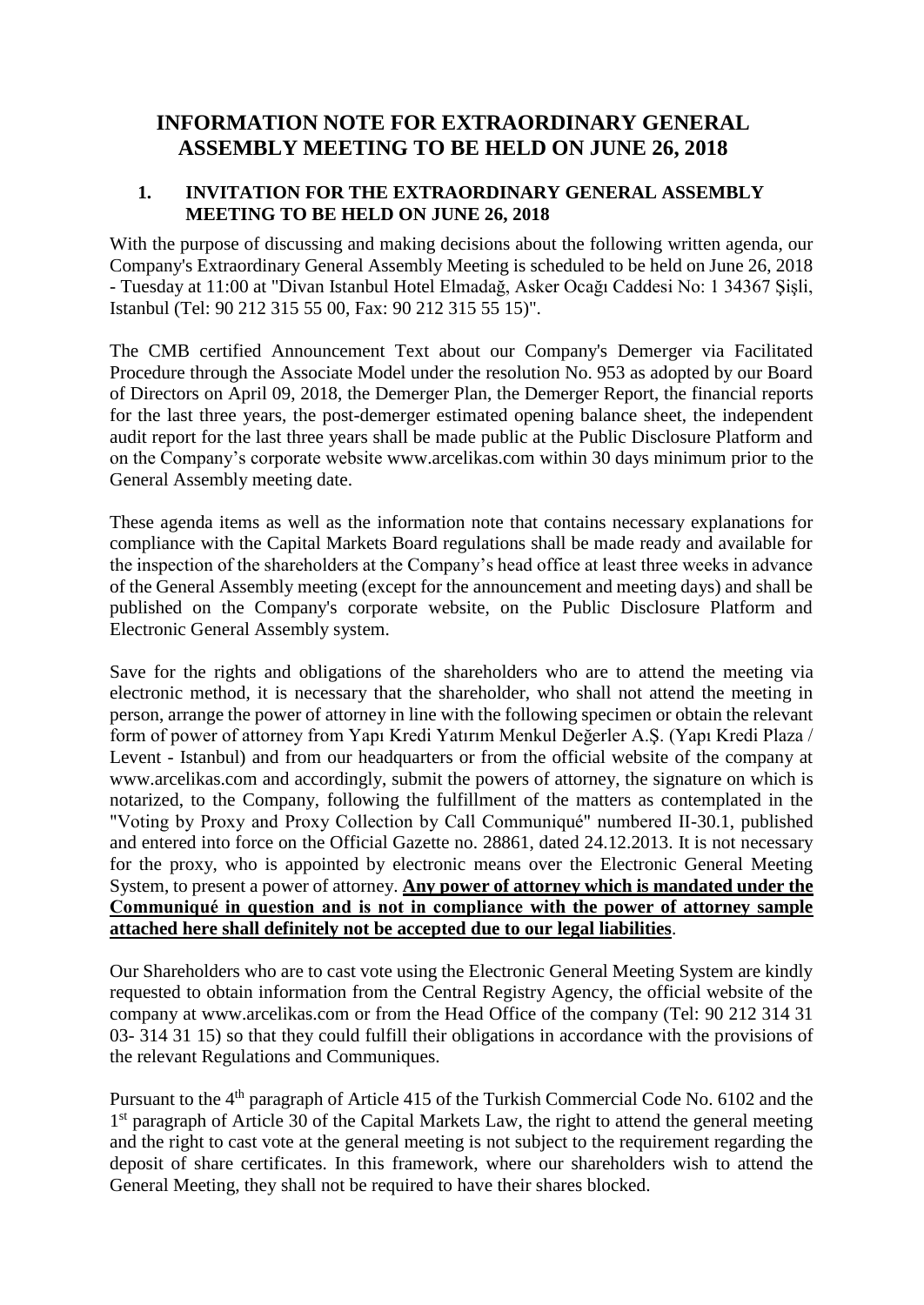Save for the electronic voting provisions relating to the voting for the Agenda Items of the Extraordinary General Assembly, open voting procedure shall be applied by show of hands. As per the Law on Protecting Personal Data No 6698, you can reach the detailed information about how your personal data are processed by our company by reading the Personal Data Protection and Process Policy of Arçelik Anonim Şirketi, which has been disclosed to the public at [www.arcelikas.com.](http://www.arcelikas.com/)

All beneficiaries, stakeholders and media organs are invited to our Extraordinary General Meeting.

In respect of the registered shares that are traded at the exchange pursuant to the Capital Markets Law, no individual notice shall be served to the shareholders by a registered mail.

Kindly submitted for the information of the esteemed shareholders.

ARÇELİK A.Ş. BOARD OF DIRECTORS Company Address: Karaağaç Caddesi No: 2-6 Sütlüce 34445 Beyoğlu-Istanbul Commercial Registry and Number: Istanbul - 54957 Mersis No: 0073001800000022

### **2. OUR ADDITIONAL STATEMENTS WITHIN THE SCOPE OF CMB REGULATIONS**

Of the additional explanations that should be done pursuant to the "Corporate Governance Communique no II-17.1" of the Capital Markets Board ("CMB"), those ones related to the agenda items are given in the respective agenda items section below and other general mandatory explanations are submitted in this section for your information:

### **2.1. Shareholding Structure and Voting Rights**

Information about total number of shares and voting rights reflecting joint undertaking's partnership structure, number of shares representing each preferred share group if preferred shares exist in partnership capital and nature of voting rights and privileges are presented below:

Company's issued capital is 675,728,205 TRY and that issued capital are paid in full and free of collusion.

Each share with a nominal value of 1 KR shall have one voting right in a General Assembly meeting. There is no preferred share in company's capital.

| <b>SHAREHOLDER</b>                                 | <b>CAPITAL-</b> | <b>NOMINAL</b>     | <b>SHARE AMOUNT</b>      |
|----------------------------------------------------|-----------------|--------------------|--------------------------|
|                                                    | <b>RATIO</b>    | <b>SHARE VALUE</b> | <b>&amp; VOTE AMOUNT</b> |
|                                                    | $($ %)          | (TRY)              | (Piece)                  |
| <b>KOC FAMILY</b>                                  | 8.67            | 58,590,762.02      | 5,859,076,202            |
| KOÇ HOLDİNG A.Ş.                                   | 40.51           | 273,742,027.02     | 27,374,202,702           |
| KOÇ HOLDING PENSION AND RELIEF FOUNDATION          | 5.14            | 34,721,920.21      | 3,472,192,021            |
| TEMEL TİCARET VE YATIRIM A.Ş.                      | 2.75            | 18,576,870.00      | 1,857,687,000            |
| VEHBİ KOÇ FOUNDATION                               | 0.17            | 1,136,574.89       | 113,657,489              |
| TEKNOSAN BÜRO MAKİNA VE LEVAZIMI TİC. VE SAN. A.Ş. | 12.05           | 81,428,336.95      | 8,142,833,695            |
| BURLA TICARET VE YATIRIM A.Ş.                      | 5.56            | 37,571,663.05      | 3,757,166,305            |
| <b>OTHER SHAREHOLDERS</b>                          | 25.15           | 169,960,050.86     | 16,996,005,086           |
| <b>TOTAL</b>                                       | 100.00          | 675,728,205.00     | 67,572,820,500           |

The majority of Koç Holding A.Ş. shares belong to the members of the Koç Family.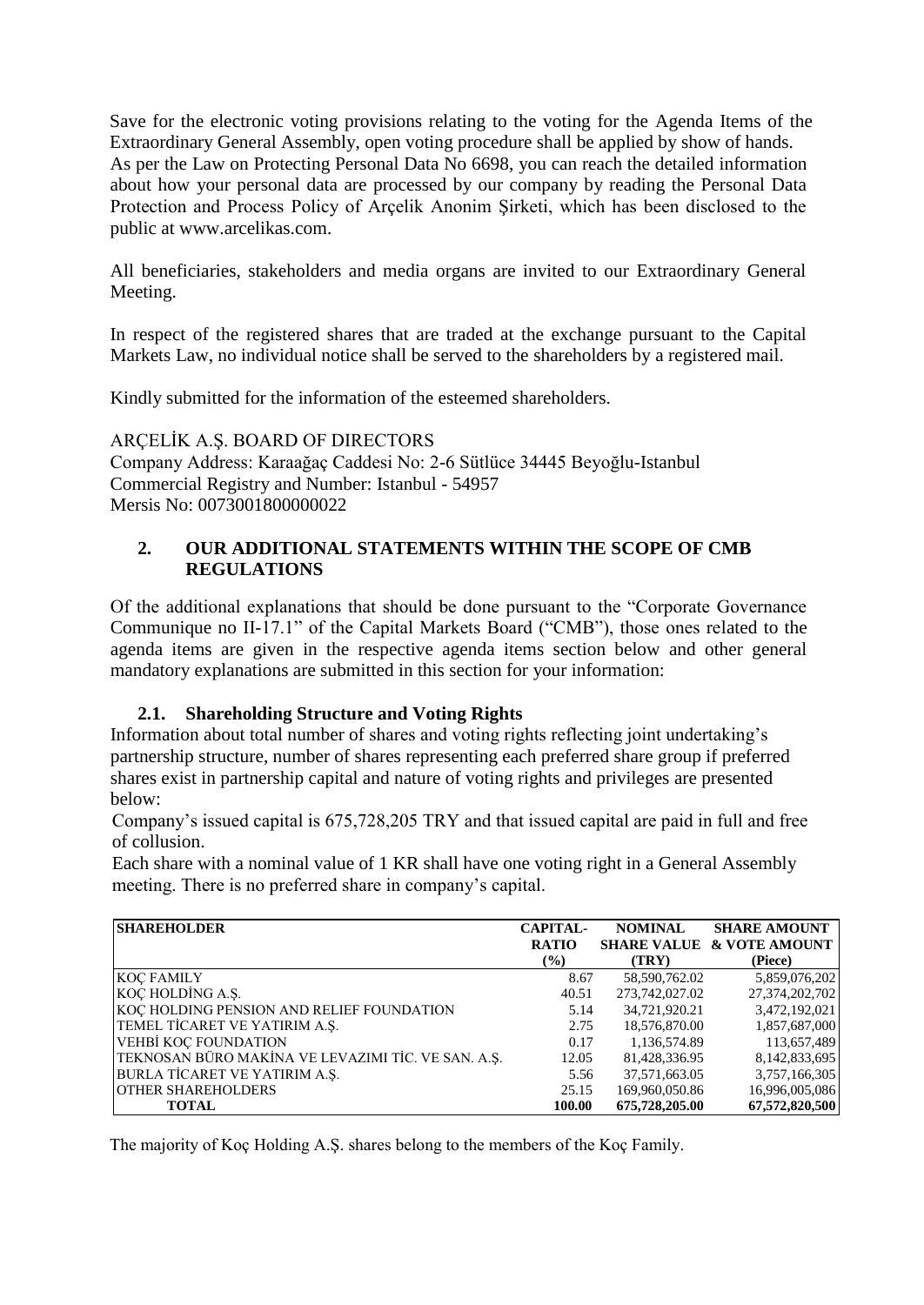### **2.2. Management and Operation Changes To Affect Company Operations of Our Company and Subsidiaries Significantly:**

The Board of Directors of our company made the following decision on April 09, 2018.

To create a more efficient and focused structures for activities of motor production and payment system, it has been decided to:

With the aim of turning the general-purpose motor production of our company into a more efficient organisation that can offer solutions specific to market needs by expanding the product range, to transfer the industrial motor production, services and relevant R&D activities to a joint-stock company named WAT MOTOR SANAYİ VE TİCARET, which will be newly established as a 100% subsidiary of our Company, by way of partial demerger and in a manner not to disrupt the business integrity of assets and liabilities.

With the aim of turning the payment systems know-how of our company into a more flexible and a new structure by focusing financial technology, creating value-added solutions in the areas of software-based retailing and payment, and creating new business models, to transfer payment systems operations and the relevant R&D activities to a joint-stock company named TOKEN FİNANSAL TEKNOLOJİLER, which will be newly established as a 100% subsidiary of our company, by way of partial demerger and in a manner not to disrupt the business integrity of assets and liabilities.

To carry out the mentioned partial demerger as per subparagraph "b" of the 1st paragraph of Article 159 of the Turkish Commercial Code No. 6102, facilitated procedure provisions of the Mergers and Demergers Communiqué (II-23.2) of the Capital Markets Board ("CMB") and subparagraph "b" of the 3rd paragraph of Article 19, and Article 20 of the Corporate Tax Law No. 5520; and that the shares that represent the whole capitals of the new companies to be founded shall be acquired by Arçelik A.Ş. The partial demerger in question shall be submitted to the approval of our shareholders at the extraordinary general assembly meeting.

### **2.3. Information On Shareholders' Request for Adding An Item To the Agenda:**

Cases where requests -regarding the agenda submitted by shareholders of partnership to the Investment Relations Department in written for adding an item to the agenda- are rejected by the board of directors are given below together with the rejected proposals and the reasons underlying the rejection:

No such proposal has been sent for the Extraordinary General Assembly meeting dated on June 26, 2018.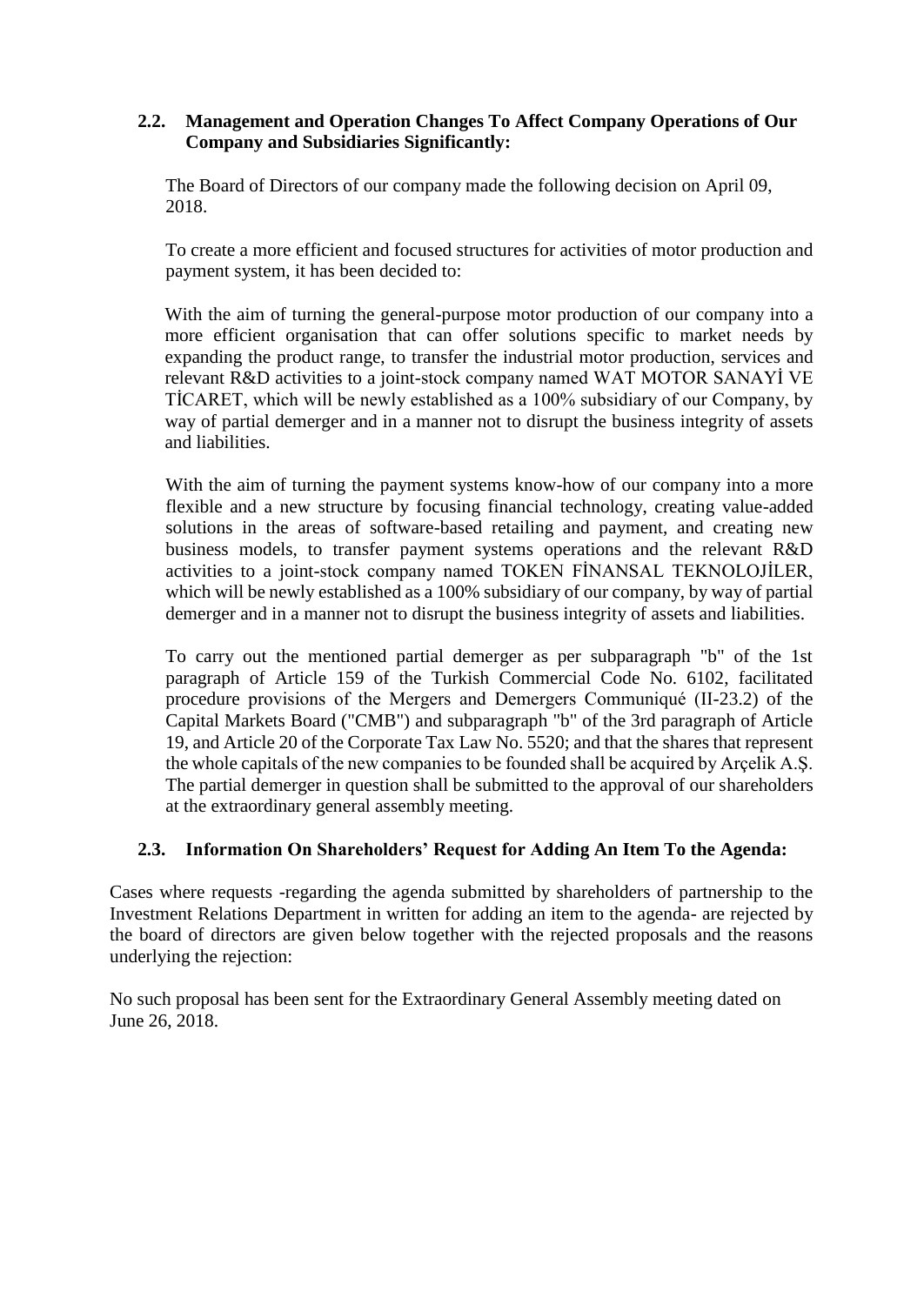### **3. OUR STATEMENT CONCERNING THE AGENDA ITEMS OF THE EXTRAORDINARY GENERAL ASSEMBLY SCHEDULED TO BE HELD ON JUNE 26, 2018**

### **1. Opening and election of the Chairman of the Meeting,**

Pursuant to the "Turkish Code of Commerce no 6102" (TCC) and the "Regulation on the Procedures applicable to the General Assembly Meetings of Joint-stock Companies and the Representatives from the Ministry of Customs and Trade to attend these Meetings ("Regulation" or the "General Assembly Regulation") and Article 7 of the General Assembly Internal Directive Chairman of the Meeting who will lead the General Assembly Meeting shall be elected. In accordance with General Assembly Internal Directive, Meeting Chairman shall nominate minimum one Minutes Clerk. Chairman of the Meeting may select sufficient number of vote collectors.

**2. Informing the shareholders about the Announcement for the Right of Examination, the Announcement for the Protection of Creditors, Certified Public Accountant report for the Determination of Equity under Turkish Code of Commerce (TCC) in connection with the partial demerger to be discussed under Agenda item 4,**

Before submitting the Demerger Plan, Demerger Report, for the approval of the General Assembly, in conformity with the article 171 of the Turkish Commercial Code, it was announced on the Turkish Trade Registry Gazette with the topic "Right of Examination Announcement" on the Public Disclosure Platform and on our company website [www.arcelikas.com](http://www.arcelikas.com/) on April 12, 2018 that the Demerger Plan prepared in regard to the Partial Demerger operation shall be made available for review of our shareholders at our Headquarters for two months beginning from April 11, 2018. The shareholders shall be informed that the Examination Right Announcement has been made pursuant to Article 171 of Turkish Commercial Code.

The announcement with the topic "Announcement on Protecting the Creditors" due to the partial demerger pursuant to articles 174 and 175 of Turkish Commercial Code was first published on the Turkish Trade Registry Gazette on April 12, 2018, for the second time on April 19, 2018 and for the third time on April 26, 2018 and also put on our company's website. The shareholders shall be informed that the Announcement on Protecting the Creditors has been made pursuant to articles 174 and 175 of the Turkish Commercial Code.

Certified Public Accountant Reports For the Determination of Equity dated April 09, 2018 and numbered YMM 1440-633/1275-46, YMM 1440-633/1276-47 enclosed in the Announcement Text On Partial Demerger via Facilitated Procedure Through The Associate Model of Arçelik A.Ş. certified by Capital Markets Board has been published on the Public Disclosure Platform and our company's website on April 09, 2018. In the results section of these reports, it is stated:

That the transaction to transfer the Production Plant, whose subject-to-demerger registered net value is 130,000,000.00 TRY, to WAT MOTOR SANAYİ VE TİCARET A.Ş. by way of partial demerger; and the transaction to transfer the Service Business, whose subject-to-demerger registered net value is 18,000,000.00 TRY, to TOKEN FİNANSAL TEKNOLOJİLER A.Ş. by way of partial demerger, is in conformity with the articles 159 and 179 of the TCC, with the articles 19/(b) and 20 of the CTL and the provisions of the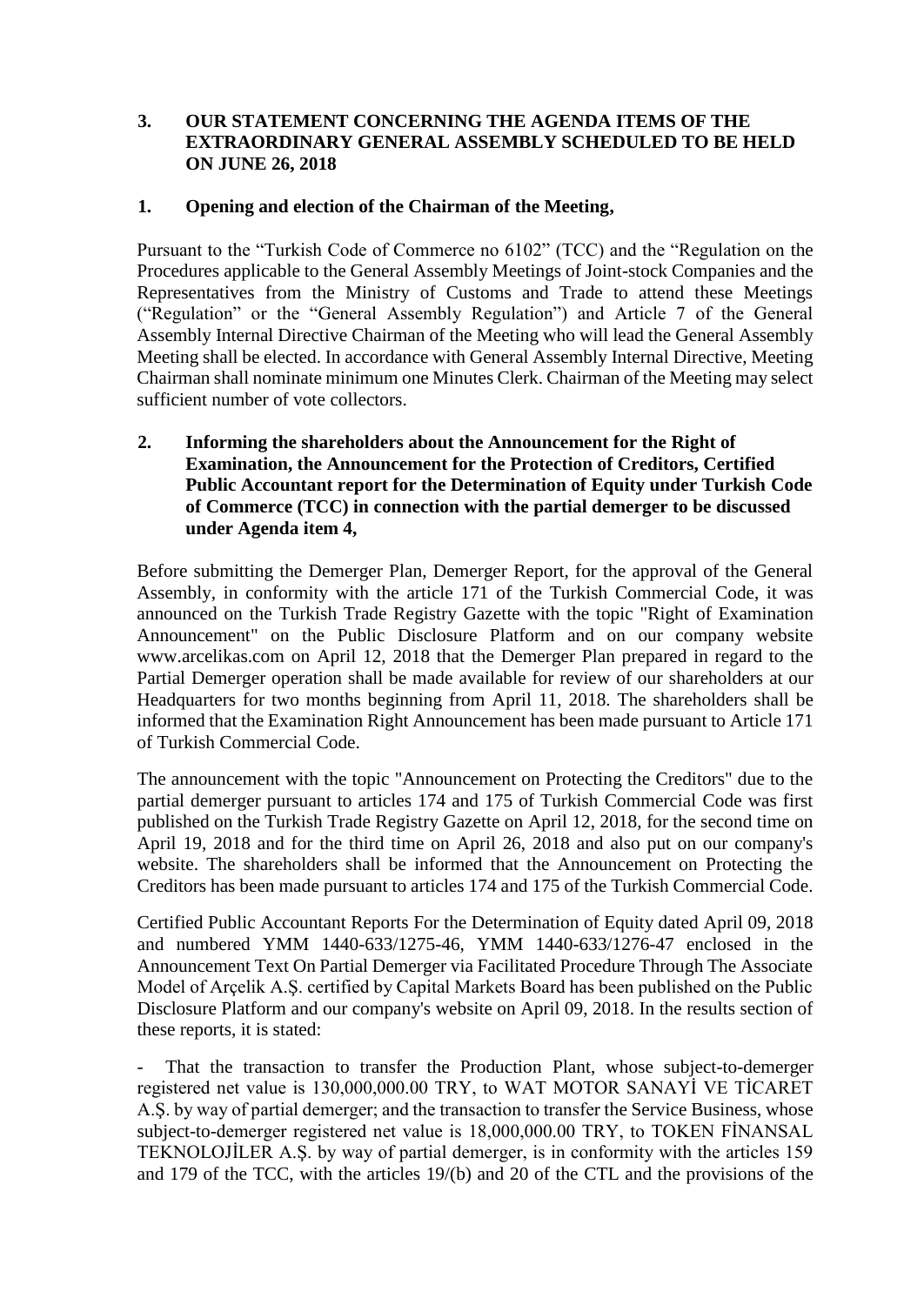General Communiqué on Corporate Tax with Serial No 1 and the other relevant legal legislations,

That the founding capital of WAT MOTOR SANAYİ VE TİCARET A.S., one of the companies to be newly established as a result of the partial demerger, shall be 130,000,000.00 TRY; that this amount shall be wholly covered through the registered value of the Production Plant subject to demerger; and that the founding capital of TOKEN FİNANSAL TEKNOLOJİLER A.Ş. shall be 18,000,000.00 TRY, and this amount shall be wholly covered through the registered value of the Service Business subject to demerger,

That as a result of the partial demerger, there shall be no need for capital decrease in the presence of the Demerged Company as the shares to be exported in the presence of the New Companies To Be Founded through demerger shall be granted to the Demerged Company; within this context, there shall also be no liability to guarantee the rights of the creditors pursuant to the article 175/2 of the TCC, as it has been concluded that the rights of the creditors will not be jeopardised in the presence of the Demerged Company, Arçelik A.Ş,

That it has been inferred and reached as a conclusion that all the methods used within the scope of the partial demerger are adequate and fair and also there is no legal prejudice interfering in the realization of the partial demerger.

The shareholders shall be informed about the Certified Public Accountant Reports in question.

### **3. Informing the shareholders about the Board of Directors' Declaration that under the partial demerger, no retirement right has arisen pursuant to the Capital Markets Board Communiqué no. II-23.1 on the "Common Principles Regarding Significant Transactions and the Retirement Right",**

The Board of Directors Declaration regarding there shall be no retirement right arisen pursuant to the Communiqué no II-23.1 on the "Communiqué on the Common Principles Regarding Significant Transactions and the Retirement Right" published by the Capital Markets Board enclosed in the Announcement Text On Partial Demerger via Facilitated Procedure Through The Associate Model of Arçelik A.Ş. certified by Capital Markets Board has been submitted in **APPENDIX/1**.

**4. Reading the Demerger Report, Demerger Plan dated on April 9, 2018 which are issued for the transfer of all assets and liabilities related to industrial motor production, after-sales services and related R&D activities as a whole to WAT MOTOR SAN. VE TİC. A.Ş. to be founded as a 100% subsidiary of our Company, and the transfer of all assets and liabilities related to payment systems operations and related R&D activities as a whole to TOKEN FİNANSAL TEKNOLOJİLER A.Ş. to be founded as a 100% subsidiary of our Company by way of partial demerger and in a manner not to disrupt the business integrity in line with art. 159 of TCC, the provisions of Merger and Demerger Comm. published by the CMB which govern the demerger through facilitated procedure and the CTL art. 19, 20, discussing and approving of the Demerger Report, the Demerger Plan and the Articles of Association of the new companies attached to the Demerger Plan and the proposal by the BoD's for the Partial Demerger,**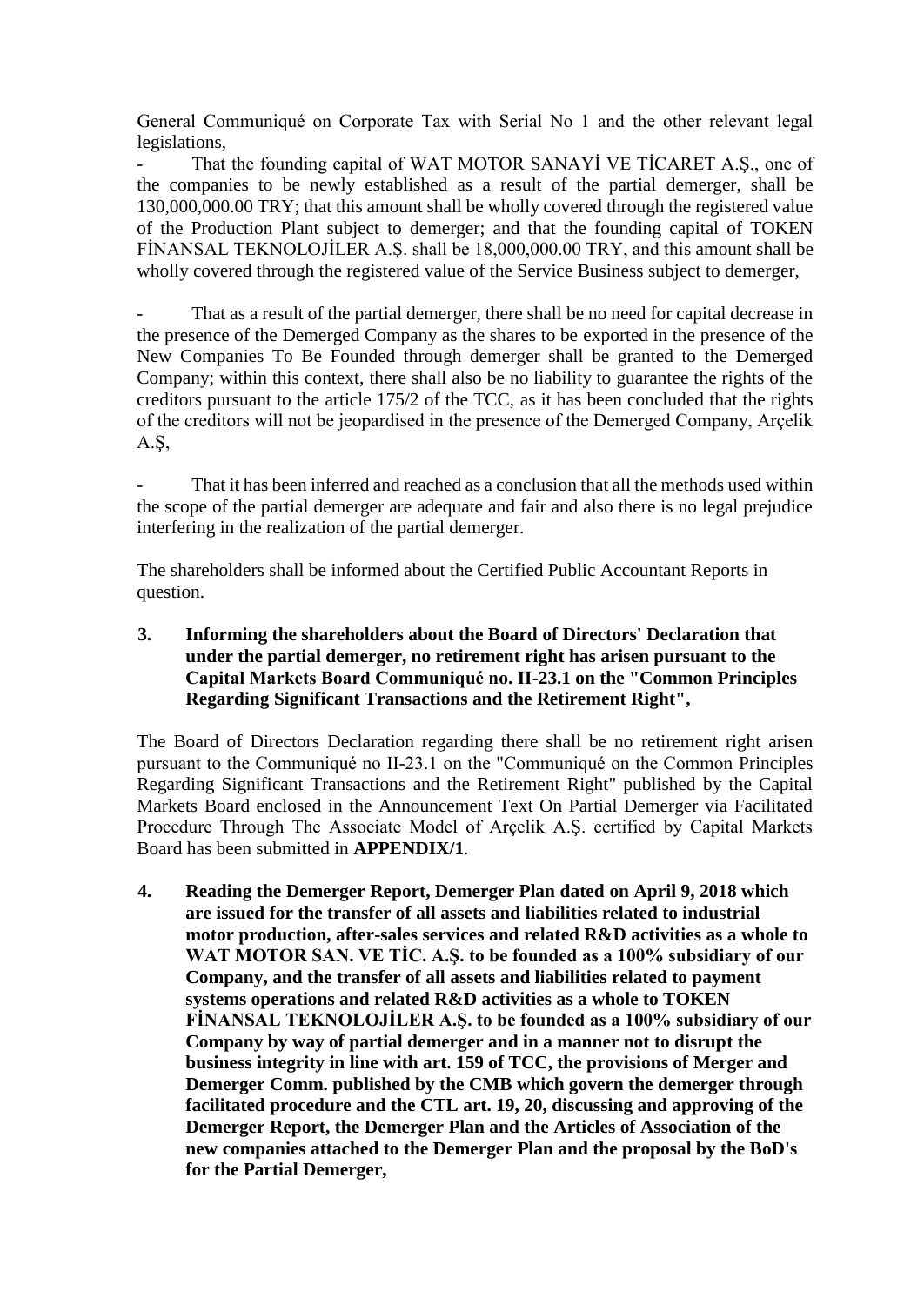Our Board of Directors adopted the following resolution on April 09, 2018. To create a more efficient and focused structures for activities of motor production and payment system, it has been decided to:

With the aim of turning the general-purpose motor production of our company into a more efficient organisation that can offer solutions specific to market needs by expanding the product range, to transfer the industrial motor production, services and relevant R&D activities to a joint-stock company named WAT MOTOR SANAYİ VE TİCARET, which will be newly established as a 100% subsidiary of our Company with a capital of 130 million TRY, by way of partial demerger and in a manner not to disrupt the business integrity of assets and liabilities.

With the aim of turning the payment systems know-how of our company into a more flexible and a new structure by focusing financial technology, creating value-added solutions in the areas of software-based retailing and payment, and creating new business models, to transfer payment systems operations and the relevant R&D activities to a joint-stock company named TOKEN FİNANSAL TEKNOLOJİLER, which will be newly established as a 100% subsidiary of our company with a capital of 18 million TRY, by way of partial demerger and in a manner not to disrupt the business integrity of assets and liabilities.

To carry out the mentioned partial demerger as per subparagraph "b" of the 1st paragraph of Article 159 of the Turkish Commercial Code No. 6102, facilitated procedure provisions of the Mergers and Demergers Communiqué (II-23.2) of the Capital Markets Board ("CMB") and subparagraph "b" of the 3rd paragraph of Article 19, and Article 20 of the Corporate Tax Law No. 5520; and that the shares that represent the whole capitals of the new companies to be founded shall be acquired by Arçelik A.Ş.

The announcement text prepared in regard to the partial demerger in question was granted approval on May 14, 2018 by CMB and the CMB certified Announcement Text, the Demerger Plan, the Demerger Report, the financial reports for the last three years, the estimated post-demerger opening balance sheet, the independent audit reports for the last three years have been made public at the Public Disclosure Platform and on the Company's corporate website [www.arcelikas.com](http://www.arcelikas.com/) at least 30 days before the General Assembly meeting date.

Our shareholders shall be briefed on the Demerger Report and Demerger Plan dated April 09, 2018 in regard to the partial demerger made available for review of our shareholders in the annex of the Notification On Demerger on our company's website [www.arcelikas.com](http://www.arcelikas.com/) and on Public Disclosure Platform on April 09, 2018 and prepared pursuant to the resolution of the board of the directors dated on the same day.

The Demerger Report, Demerger Plan and WAT MOTOR SANAYİ VE TİCARET A.Ş. Articles of Association and TOKEN FİNANSAL TEKNOLOJİLER A.Ş. Articles of Association and Board of Directors' proposal in respect of the Partial Demerger shall be submitted for the opinions and approval of our shareholders.

### **5. Wishes and opinions**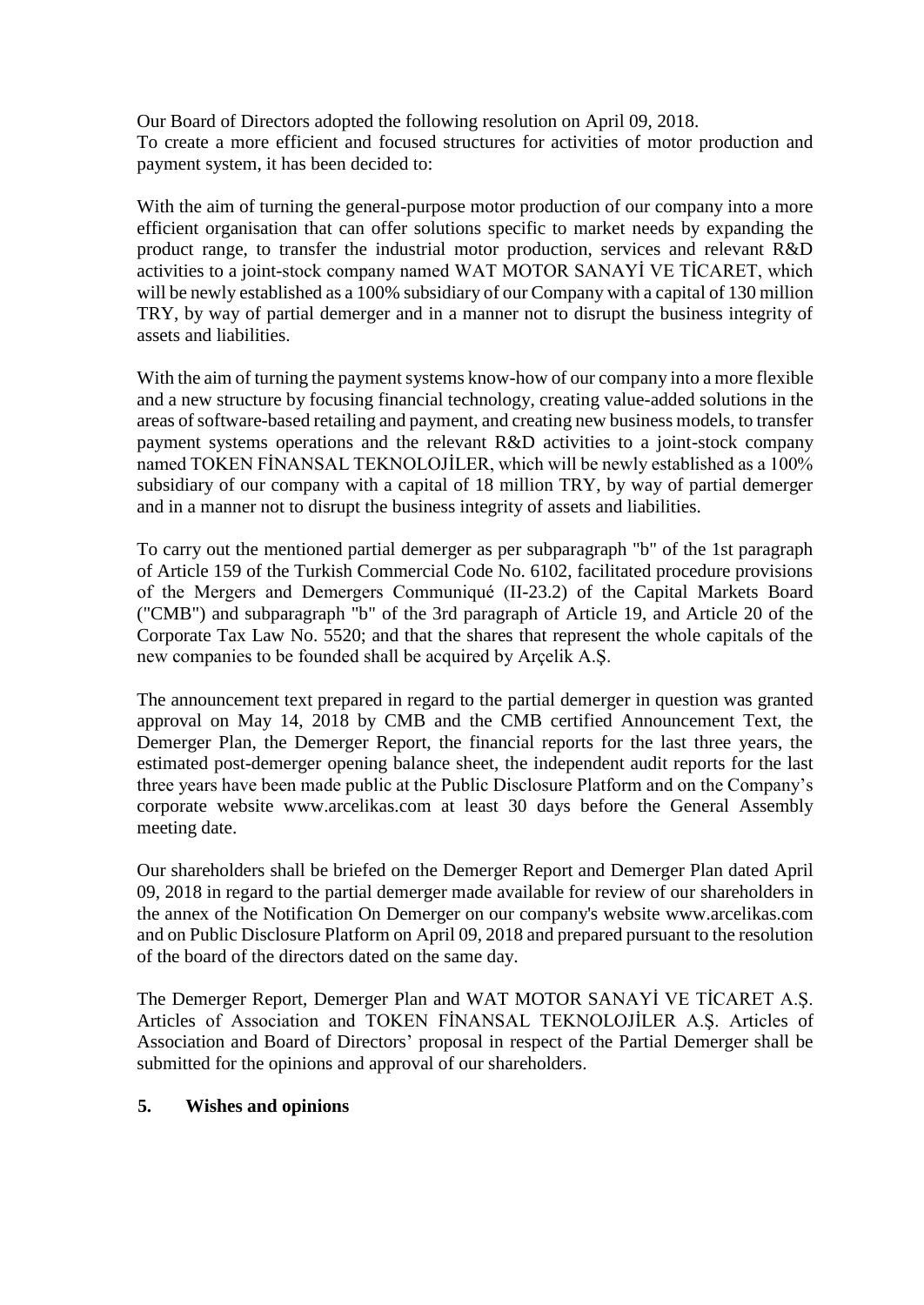### **ANNEXES:**

- **ANNEX/1** The Board of Directors Declaration regarding there shall be no retirement right arisen pursuant to the Communiqué no II-23.1 on the "Communiqué on the Common Principles Regarding Significant Transactions and the Retirement Right" published by the Capital Markets Board
- **ANNEX/2** Shareholders Power of Attorney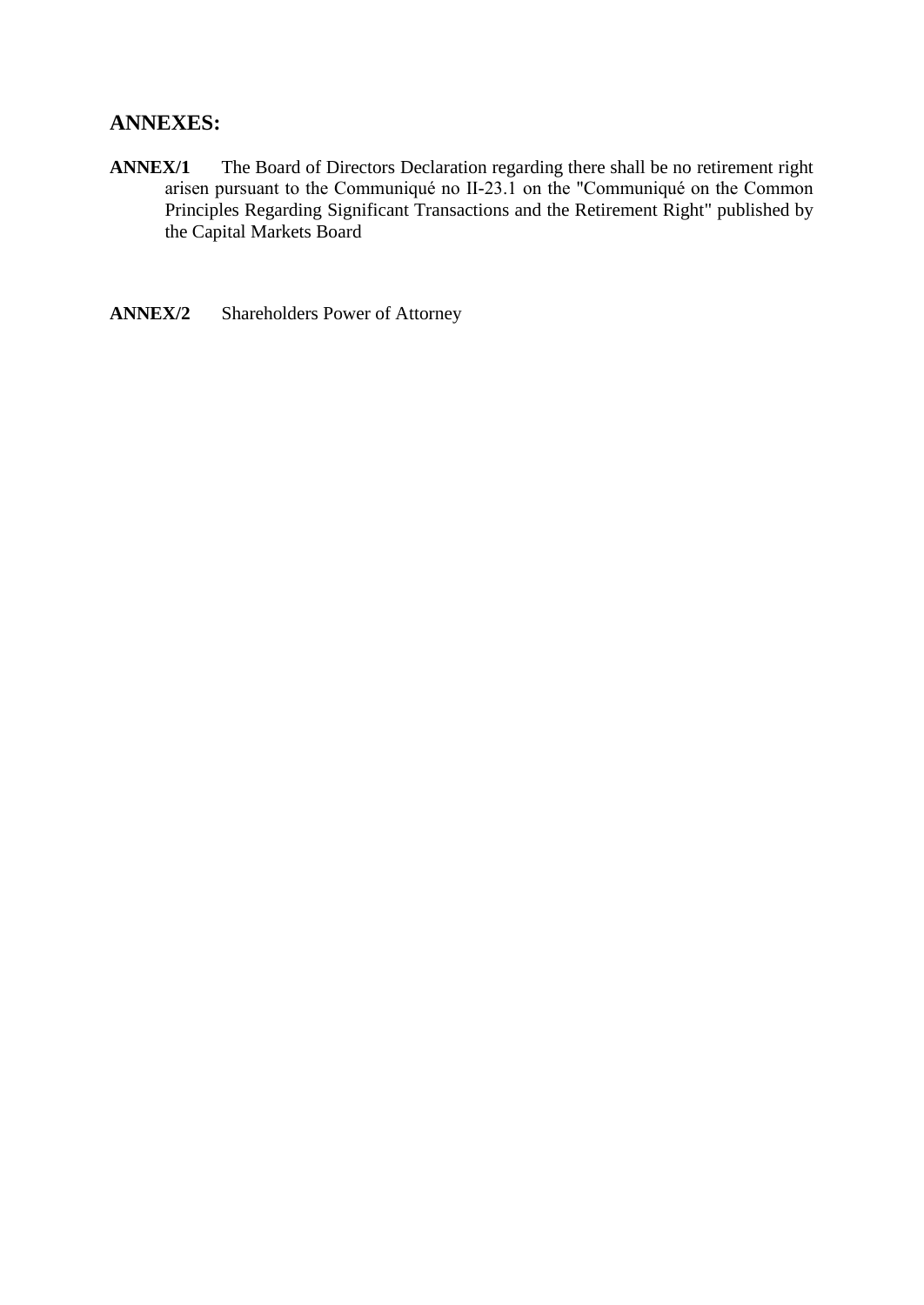### **THE DECLARATION THAT NO RETIREMENT RIGHT HAS ARISEN PURSUANT TO THE COMMUNIQUE ON COMMON PRINCIPLES REGARDING SIGNIFICANT TRANSACTIONS AND THE RETIREMENT RIGHT BY THE CAPITAL MARKETS BOARD UNDER NO II-23.1**

Here is our declaration regarding the Communiqué on the Common Principles Regarding Significant Transactions and the Retirement Right (II-23.1) published and announced on the issue of the Official Gazette dated 24.12.2013 and numbered 28861.

Demerger via facilitated procedure through the associate model is executed and carried out under the clause "b" of the Article 159 of the Turkish Code of Commerce, and clause "b" of the subparagraph 3 of the Article 19, and Article 20 of the Corporate Tax Law, and within the scope of the provisions regarding the Communiqué on Merger and Demerger published and announced on the Official Gazette dated 28.12.2013 and numbered 28865.

The demerger operation that our company shall conduct has been considered as a Significant Transaction pursuant to the Article 23 of the Capital Markets Law.

In respect of certain transactions listed in the Article 12 of the "Communiqué on the Common Principles Regarding Significant Transactions and the Retirement Right" No. II-23.1 that entered into force upon being published on the Official Gazette dated December 24, 2013 and numbered 28861, it has been regulated by the Capital Markets Board that there shall be no right arisen permitting shareholders to quit the partnership by selling off their shares to the joint undertaking. Pursuant to the article 12.1 (e) of the same Communiqué, Demerger via Facilitated Procedure has been considered amongst the circumstances where there shall be no retirement right arisen as well.

For the demerger that our company shall conduct is one that carried out via facilitated procedure through the associate model, there shall be no retirement right for the shareholders of our company arisen under the "Communiqué on the Common Principles Regarding Significant Transactions and the Retirement Right" numbered II-23.1 since the demerger will be carried out by way of 100% associate.

# **DEMERGED COMPANY**

# On behalf of **ARÇELİK ANONİM ŞİRKETİ**

| Name:                                             | Hakan Hamdi Bulgurlu Name:            |                                                          | Fatih Kemal Ebiçlioğlu |
|---------------------------------------------------|---------------------------------------|----------------------------------------------------------|------------------------|
| <b>Title:</b>                                     | Member of the Board & Title:          |                                                          | Member of the Board    |
| <b>Republic of Turkey</b><br>ID No:<br>Signature: | <b>General Manager</b><br>11857055440 | <b>Republic of Turkey</b><br><b>ID</b> No:<br>Signature: | 40666248040            |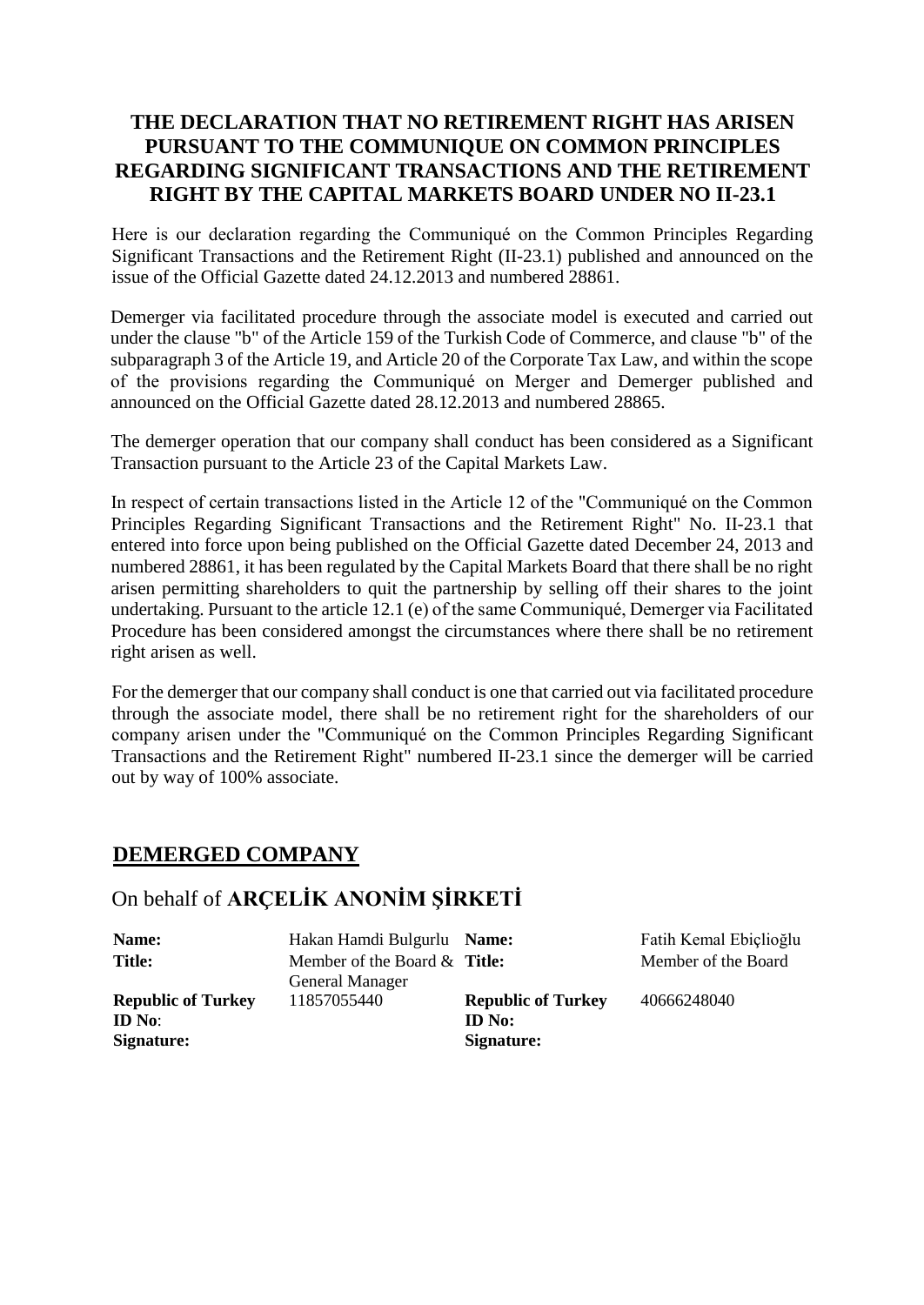# **ANNEX/2**

# **POWER OF ATTORNEY**

# **ARÇELİK A.Ş.**

I hereby authorise and appoint as proxy \_\_\_\_\_\_\_\_\_\_\_, who is introduced below in detail to represent me, to vote, to submit proposals and to sign necessary documents on my behalf at Arçelik A.Ş.'s Extraordinary General Assembly scheduled to be held on June 26, 2018, Tuesday at 11.00 at "Divan Istanbul Hotel Elmadağ, Asker Ocağı Caddesi No: 1 34367 Şişli, Istanbul" in accordance with the following.

Proxy's (\*);

Name Surname/Commercial Title:

T. R. ID No/Tax ID, Commercial Registry and Number with MERSIS number: *(\*)If applicable, submitting equivalents of information referred for Proxies with foreign nationality is mandatory.*

### A) SCOPE OF THE POWER TO REPRESENT

Scope of the power to represent must be determined by choosing either (a), (b) or (c) for the following sections numbered 1 and 2.

1. Regarding the Issues in Agenda of General Assembly;

a) Proxy shall be authorized to vote as per her/his own opinion.

b) Proxy shall be authorized to vote as per the proposals of the partnership management.

c) Proxy shall be authorized to cast vote as per the following instructions. Instructions:

In case the shareholder selects the option (c), instructions shall be given by marking either of the options set against the agenda item of the relevant general assembly for each agenda item (acceptance or rejection), and in case the rejection option is checked, then the dissenting opinion, if any, should be stated as it will be written on the general assembly minutes upon request.

| Agenda Items                                  | Acceptance | Refusal | <b>Opposition Note</b> |
|-----------------------------------------------|------------|---------|------------------------|
| 1 - Opening and election of the Chairman of   |            |         |                        |
| the Meeting,                                  |            |         |                        |
| 2 - Informing the shareholders about the      |            |         |                        |
| Announcement for the Right of Examination,    |            |         |                        |
| the Announcement for the Protection of        |            |         |                        |
| Creditors, Certified Public Accountant report |            |         |                        |
| for the Determination of Equity under Turkish |            |         |                        |
| Code of Commerce (TCC) in connection with     |            |         |                        |
| the partial demerger to be discussed under    |            |         |                        |
| Agenda item 4,                                |            |         |                        |
|                                               |            |         |                        |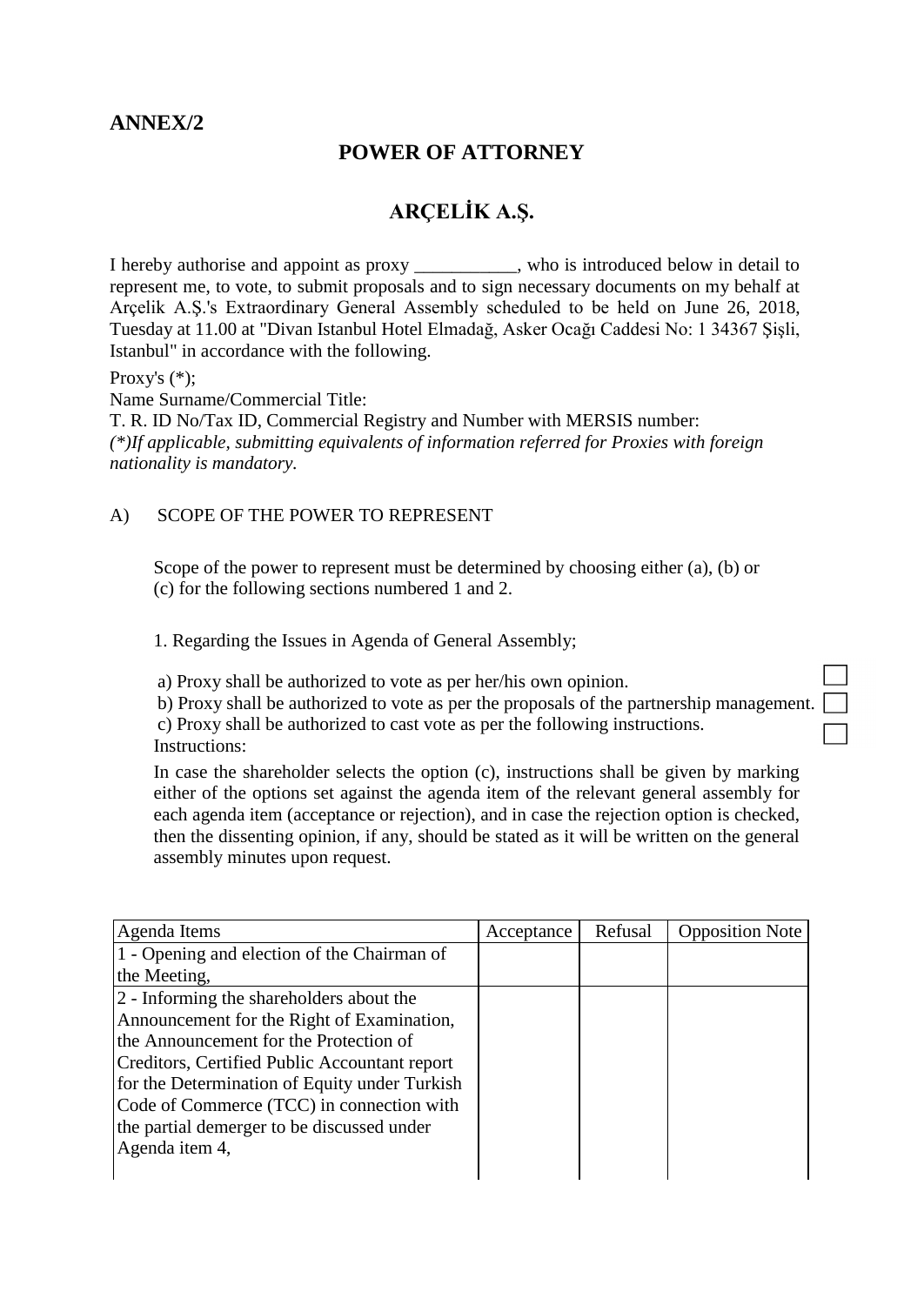| 3 - Informing the shareholders about the             |  |  |
|------------------------------------------------------|--|--|
| Board of Directors' Declaration that under the       |  |  |
| partial demerger, no retirement right has            |  |  |
| arisen pursuant to the Capital Markets Board         |  |  |
| Communiqué no. II-23.1 on the "Common                |  |  |
| <b>Principles Regarding Significant Transactions</b> |  |  |
| and the Retirement Right",                           |  |  |
|                                                      |  |  |
| 4 - Reading the Demerger Report, Demerger            |  |  |
| Plan dated on April 9, 2018 which are issued         |  |  |
| for the transfer of all assets and liabilities       |  |  |
| related to industrial motor production, after-       |  |  |
| sales services and related R&D activities as a       |  |  |
| whole to WAT MOTOR SAN. VE TIC. A.S.                 |  |  |
| to be founded as a 100% subsidiary of our            |  |  |
| Company, and the transfer of all assets and          |  |  |
| liabilities related to payment systems               |  |  |
| operations and related R&D activities as a           |  |  |
| whole to TOKEN FINANSAL                              |  |  |
| TEKNOLOJİLER A.Ş. to be founded as a                 |  |  |
| 100% subsidiary of our Company by way of             |  |  |
| partial demerger and in a manner not to              |  |  |
| disrupt the business integrity in line with art.     |  |  |
| 159 of TCC, the provisions of Merger and             |  |  |
| Demerger Comm. published by the CMB                  |  |  |
| which govern the demerger through facilitated        |  |  |
| procedure and the CTL art. 19, 20, discussing        |  |  |
| and approving of the Demerger Report, the            |  |  |
| Demerger Plan and the Articles of                    |  |  |
| Association of the new companies attached to         |  |  |
| the Demerger Plan and the proposal by the            |  |  |
| BoD's for the Partial Demerger,                      |  |  |
|                                                      |  |  |
| 5 - Wishes and opinions.                             |  |  |
|                                                      |  |  |

If the minority shareholders have a different draft proposal, this should be also specified to ensure the cast of votes by proxy.

- 2. Special instruction for other issues which may arise in General Assembly and using minority rights in particular:
- a) Proxy shall be authorized to vote as per her/his own opinion.
- b) Proxy shall not be authorized to represent for these issues.
- c) Proxy shall be authorized to cast vote as per the following special instructions.

SPECIAL INSTRUCTIONS; If any, special instructions from shareholder to proxy shall be specified here.